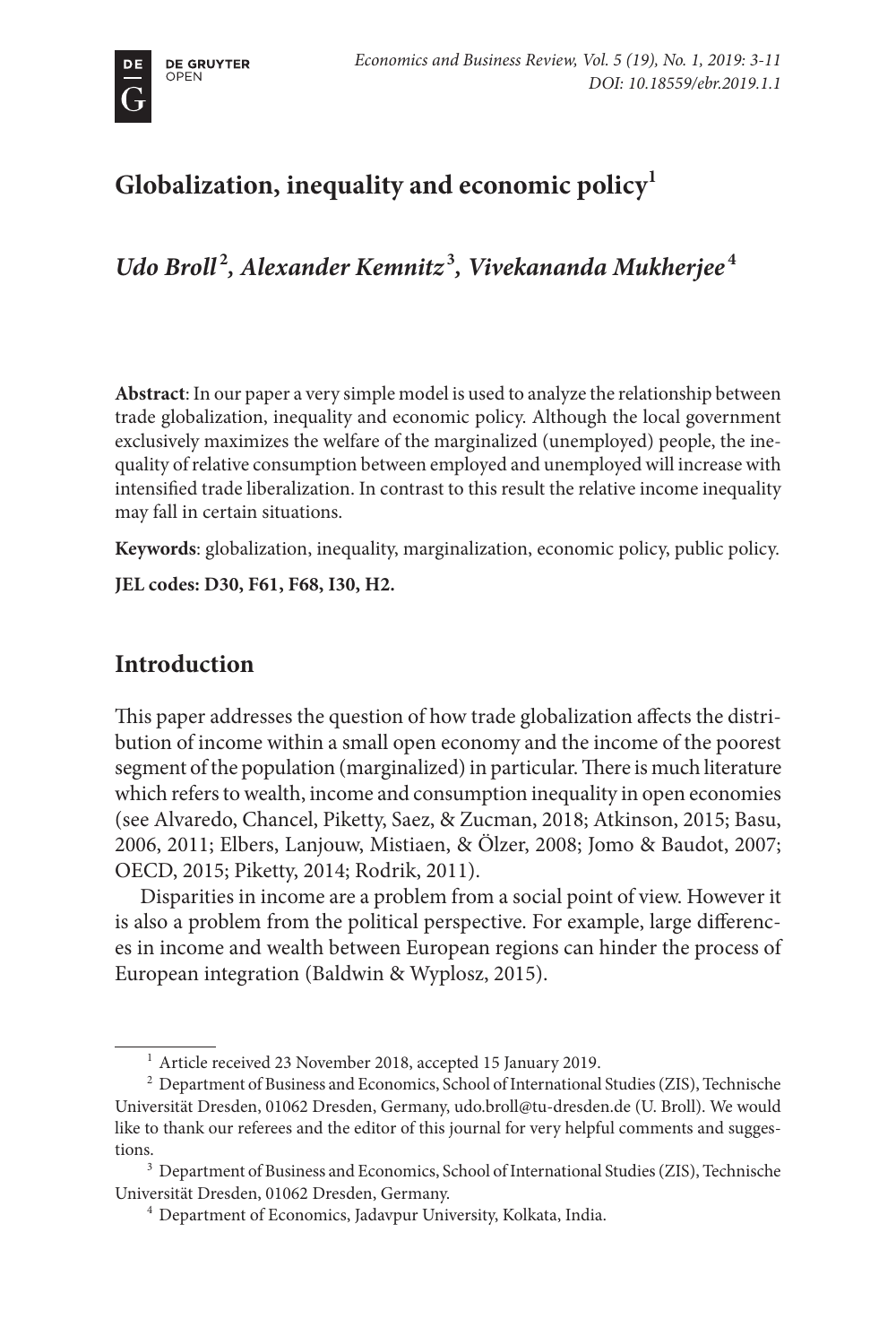This study asks questions about the effectiveness of domestic policies in favour of the marginalized, i.e. the 'left behind' by globalization. It is assumed that the local government maximizes exclusively the welfare of the unemployed people. What is the effect of such a redistributive policy on income and consumption inequalities? It is discovered that intensified trade globalization, even with such an extremely pro-marginalized government, the rise in the inequality in consumption can not be prevented, while income inequality may fall. The precise conditions for the rise or the fall of income inequality can be identified.

The paper is structured as follows: Section 1 presents a partial equilibrium model of a country having its population separated into two homogeneous groups of people: employed and unemployed (or marginalized). The unemployed are supported mainly by the income tax imposed on the income of employed people, which is supplemented by the tariff revenue. The tariff revenue is collected from the import of the commodites that are exclusively consumed by the employed consumers. Given the tariff rate and the tax rate the equilibrium levels of income and consumption of both groups can be determined. Section 2 demonstrates the relationship between trade liberalization, inequality within a nation and the welfare policy for the marginalized, i.e. the 'left behind' by globalization. The main results are obtained and discussed. The last section concludes.

# **1. The model**

The interaction of trade globalization, inequality, labour supply and the welfare programme for the unemployed (i.e. marginalized) within the nation which has a small open economy is studied.. The population of the economy is fixed and is divided between two different groups: employed and unemployed (marginalized) people. The number of employed and unemployed are denoted as *e* and *n*, respectively. Labour is a factor of production in the economy. In order to support the unemployed population the national government of the country runs a redistribution programme which taxes the income of the employed and transfers the proceeds to the marginalized. Income tax is proportional at the rate  $t \in (0, 1)$ .

In addition to income tax the government has another source of revenue that comes from the imposition of tariffs on imported goods. The tariff revenue is exclusively collected from the employed people as they are the only ones to consume the imported commodity. As with the tax revenue the government does not necessarily redistribute the entire amount of tariff revenue to the unemployed. It redistributes a proportion *γ* of the tariff revenue to the unemployed and  $1 - y$  to the employed, respectively.<sup>5</sup> For simplicity it is assumed that the

<sup>5</sup> As one of our referees suggested *γ* can be a political tool and can be endogenous.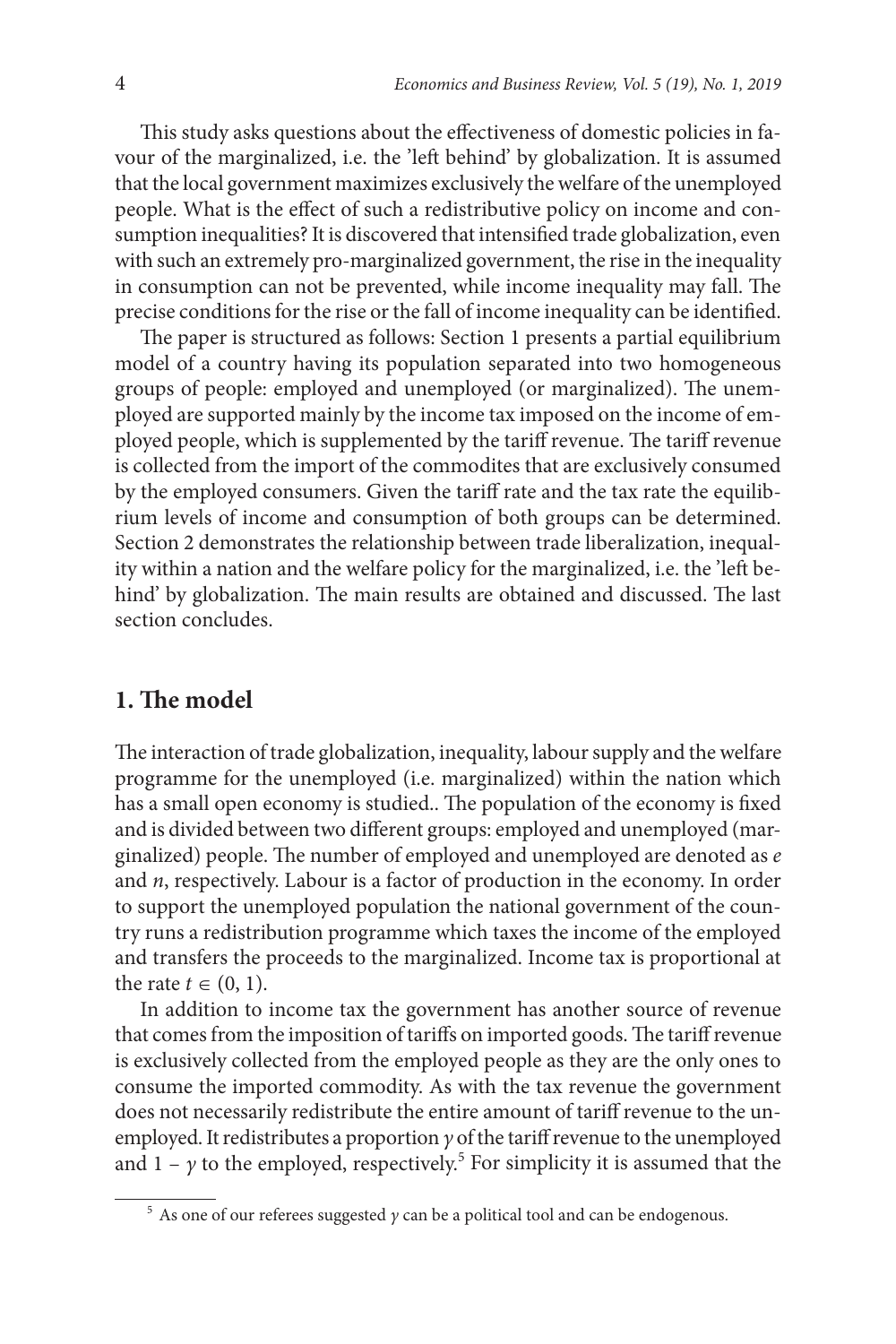economy imports only one commodity and exports a different good. Within the economy a non-traded good is produced. While the exported commodity is not consumed within the economy the non-traded commodity is consumed exclusively by the unemployed people.

The tariff inclusive price of the imported commodity is  $p + \tau$ ; the world price of the commodity is denoted by *p* and *τ* is the (most favoured nation) tariff per unit. *τ* is a parameter for the degree of "openness" of the economy. It is assumed that  $\tau < \rho$ . The economy being small in the international trade environment cannot control the world price. Neither can it control the value of *τ*, which is determined as the part of international negotiations on the liberalization of trade. *τ* can be used as an index of the extent of globalization of the country. The lower the value of  $\tau$ , the more globalized is the economy.

Suppose  $c_e$  is the consumption of the imported commodity by the representative employed individual; *w* is his/her wage rate and *l* is his/her consumption of leisure. The wage rate *w*(*τ*) is a decreasing function of the tariff rate *τ*. As *τ* falls, the employed individual wishes to consume more of the imported good and therefore produces more of the exported commodity in which his/her productivity is higher and which has higher price on the world market. Therefore w rises. This is shown as a separate assumption.

*Assumption*  $(A.1)$  *dw* $(\tau)/d\tau < 0$ .

The budget constraint of the representative employed individual can be written as

$$
(p + \tau)c_{e} = w(\tau)(1 - t)(T - l) + (1 - \gamma)\tau c_{e},
$$

where *T* is the endowment of time, i.e. 24 hours, and *l* denotes leisure. The budget constraint can be rewritten as

$$
(p + \gamma \tau) c_e = w(\tau)(1 - t)(T - l).
$$

For the employed individuals a utility function is assumed

$$
u(c_e, l) = 2c_e^{1/2} + l.
$$

The representative employed individual maximizes  $u(c_e, l)$  by choosing appropriate values of labour supply and consumption such that the budget constraint is satisfied. An interior solution is assumed for  $c_{e}$  and *l*.

The per capita value of consumption,  $c_e$ , turns out to be

$$
c_e = \frac{\left[w(\tau)\right]^2 (1-t)^2}{\left(p + \gamma \tau\right)^2}.
$$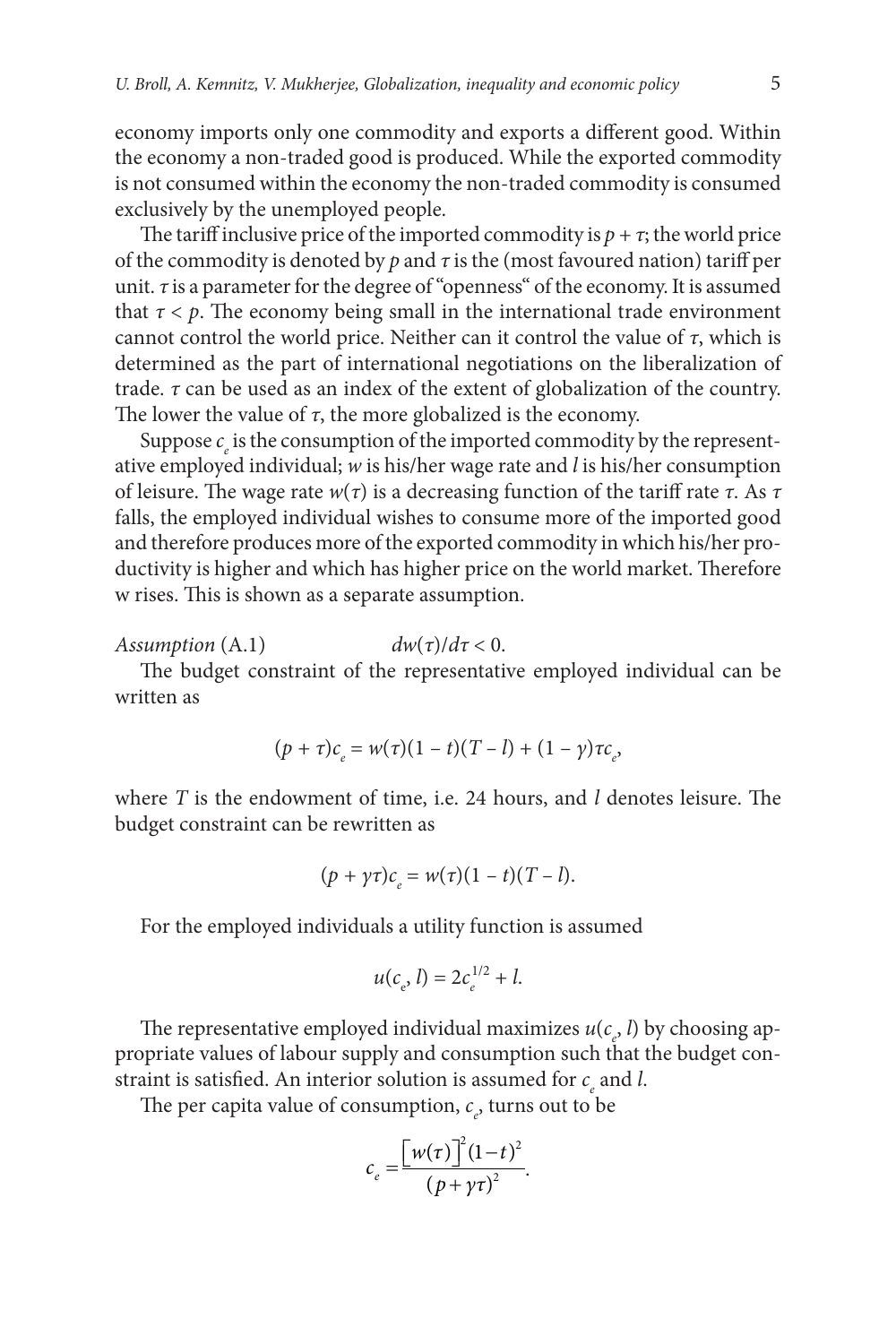The tax revenues are calculated as

$$
etw(\tau)(T-l) = \frac{et\big[w(\tau)\big]^2(1-t)}{p+\gamma\tau}.
$$

Furthermore the tariff revenues collected by the government read

$$
e\tau c_e = e\tau \frac{\left[w(\tau)\right]^2 (1-t)^2}{\left(p + \gamma \tau\right)^2}.
$$

Therefore the per capita transfer of the local government to the marginalized, S<sub>n</sub>, is given by

$$
S_n = \frac{e}{n} \left\{ \frac{t \left[w(\tau)\right]^2 (1-t)}{(p+\gamma\tau)} + \gamma \tau \frac{[w(\tau)\right]^2 (1-t)^2}{(p+\gamma\tau)^2} \right\}.
$$

The per capita tariff revenue transfer to the employed, denoted by  $S_{e}$ , is

$$
S_e = (1 - \gamma) \tau \frac{\left[w(\tau)\right]^2 (1 - t)^2}{\left(p + \gamma \tau\right)^2}.
$$

Since the marginalized population does not earn from the labour supply the only source of income for a representative unemployed individual is the transfer received from the government given by  $y_n = S_n$ . On the other hand, the per capita income of the employed, from the labuor supply as well as from the possible government transfer is

$$
y_e = w(\tau)(1 - t)(T - l) + S_e.
$$

Consider a representative unemployed individual. The price of the nontraded commodity he/she consumes is  $p_n$ . Observe, that  $p_n(\tau)$  is a decreasing function of the tariff rate *τ*. This is implied by assumption (A.1). Since the employed people also produce the non-traded commodity, as *τ* falls and consequently  $w(\tau)$  rises,  $p_n(\tau)$  also rises. This is noted separately in the following

*Assumption* (A.2)  $dp_{\nu}(\tau)/d\tau < 0.$ 

The income constraint of the representative unemployed individual can be written as  $p_n(\tau)c_n = S_n$ . Therefore per capita consumption is

$$
c_n = \frac{S_n}{p_n(\tau)}.
$$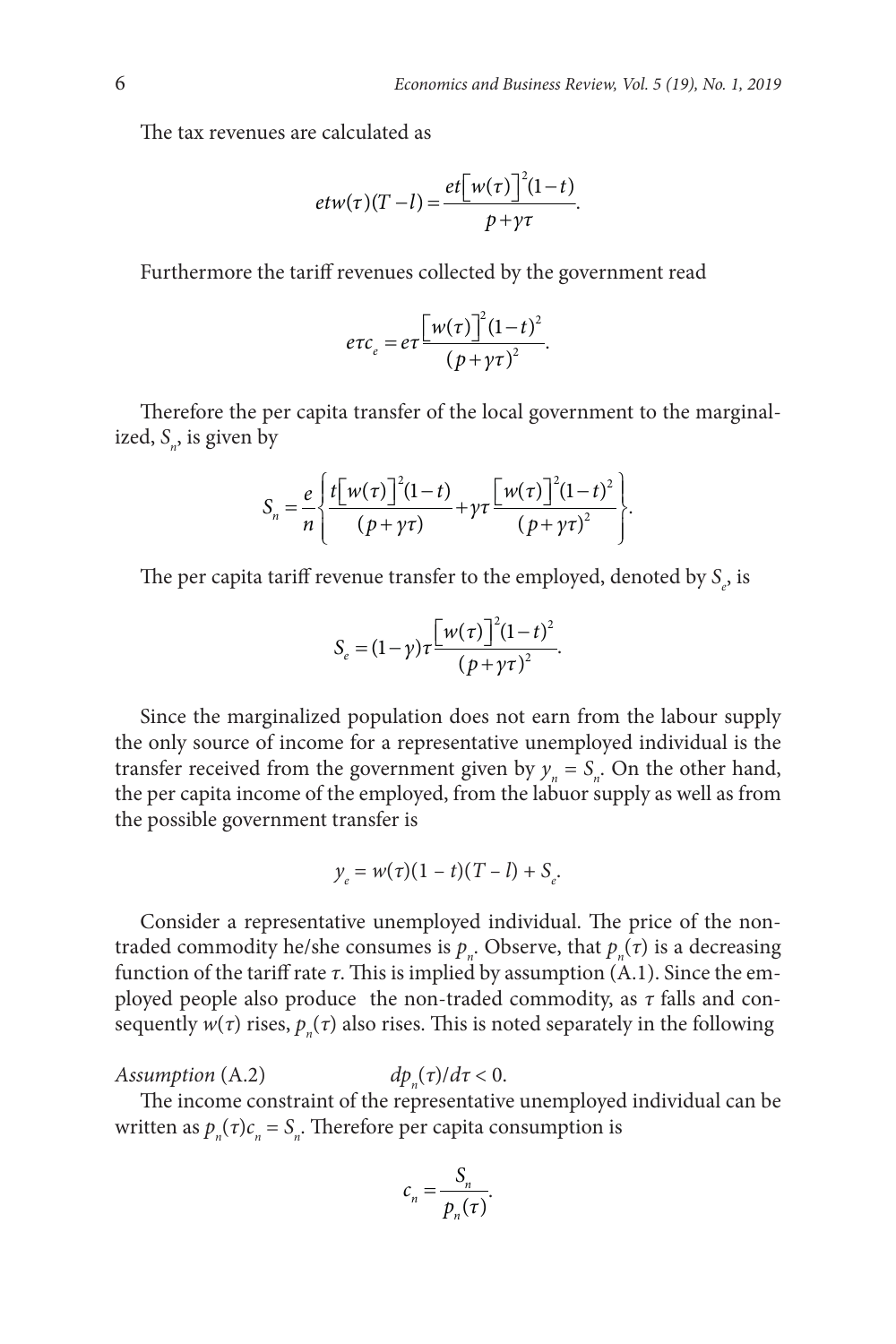The utility function of the representative unemployed individual takes the following form by assumption

$$
V(c_n) = 2c_n^{1/2}.
$$

With substitution it is possible to ascertain the indirect utility function of a representative marginalized individual

$$
V = 2\left[\frac{S_n(\tau, \gamma, p, t)}{p_n(\tau)}\right]^{1/2}.
$$

Now it is possible to discuss the relationship between globalization, inequality in income, consumption and policy.<sup>6</sup> The aim of the next secti on is to study the possibility of a welfare policy for the marginalized in this economy.

## **2. Tax and tariff revenues: redistribution**

The objective of this section is to analyze the interaction between globalization and inequality in income and consumption for the marginalized people. Questions are asked about the effectiveness of domestic policy instruments in favour of the marginalized. It is assumed that the domestic government maximizes exclusively the welfare of the marginalized people. The policy instrument is the tax rate. To facilitate the analysis in the following the indirect utility function of the marginalized is utilised.

#### **2.1. National tax policy**

For any given parameter  $\gamma$  and  $\tau$  the local government maximizes the utility function of the unemployed by choosing an appropriate value of tax rate *t*.

$$
V(\tau, \gamma, p) = arg \max_{t} 2 \left[ \frac{S_n(t, \tau, \gamma, p)}{p_n(\tau)} \right]^{1/2}.
$$
 (1)

Result 1 is summarized as follows.

**Result 1.** (Tax policy) (a) The optimal tax rate is  $t^* = 1/2 - \gamma \tau/2p$ . (b) The tax rate is  $t^* = 1/2$ , if  $γ = 0$ .

 $^6$  For a detailed analysis of the measurement of multidimensional poverty, see Bourguignon and Chakravarty (2003).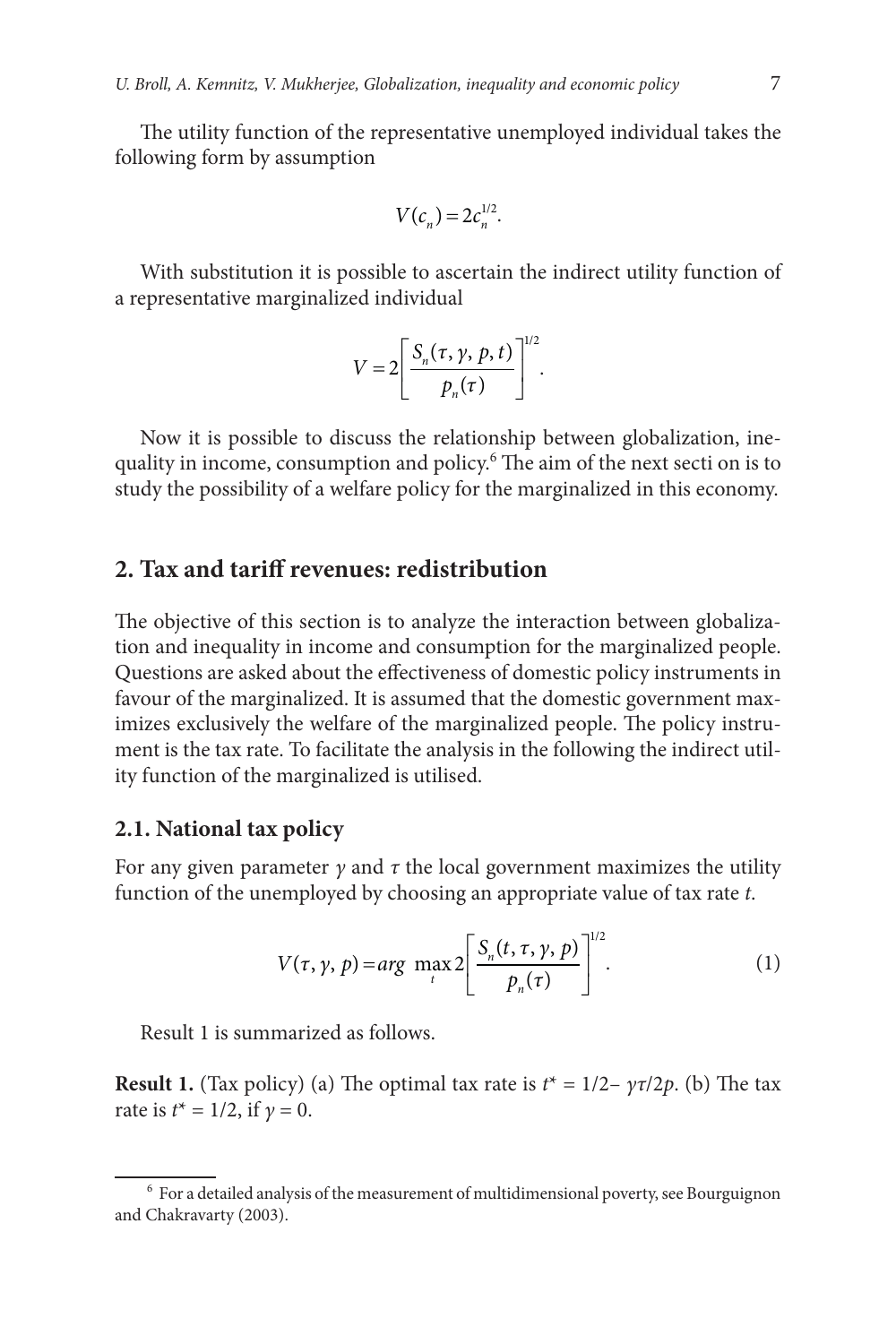*Proof*: The first-order condition is given by

$$
\frac{\partial V}{\partial t} = \frac{c_n^{-1/2} e(w(\tau))^2}{p_n(\tau) n (p + \gamma \tau)^2} (p - \gamma \tau - 2t^* p) = 0.
$$
 (2)

The solution to the welfare optimization problem is represented by the tax rate *t*<sup>\*</sup>. The sign of the last expression depends on the sign of  $(p - \gamma \tau - 2t^*p)$ . This term is a monotonically decreasing function of *t*. As *t* goes to zero it attains  $(p - \gamma \tau)$ , which is positive owing to the assumptions  $\tau < p$  and  $\gamma \in [0, 1]$ . On the other hand, it achieves  $-(\gamma \tau + p) < 0$  as t goes to 1. Avalue of the tax rate exists  $t^* \in (0, 1)$  for which *V* is maximized.

As can be seen from Result 1, if globalization is increasing, i.e. *τ* decreases, the optimal tax rate increases. Tax policy as a redistributive instrument is a constant rule, i.e.  $t^* = 1/2$ , when tariff revenues are fully redistributed to the employed. Given the values of *γ* and *τ* the government chooses the tax rate in such a way that it maximizes the per capita transfer to the unemployed. As the higher value of the tax rate is chosen it earns a higher amount of tax revenue. But for the employed person as the tax rate goes up and his/her post tax wage falls, a substitution effect dominates an income effect. Therefore he/she reduces their labour supply. Consequently income and tax revenues fall.

While choosing the optimum tax rate the national government balances two countervailing forces, the marginal benefit and the marginal cost. It settles at the tax rate  $t^* = 1/2 - \gamma \tau / 2p < 1/2$ . If  $\gamma$  increases the employed receive a lower share of the tariff revenue. Therefore it acts as an additional tax on the employed persons. An increase in the value of  $\gamma$  intensifies the substitution effect. Thus the marginal cost from choosing the higher tax rate becomes magnified. Therefore as *γ* increases the government chooses a lower value of  $t^*$ . If  $\gamma = 0$ , it chooses the highest optimal possible value of the tax rate which is  $t^* = 1/2$ .

The value of the tariff rate *τ* also influences the choice of *t*\* exactly in the same way as *γ*. As increases the consumption of imports of employed people becomes more costly. As with *γ*, it also magnifies the marginal cost. However the opposite happens if the value of  $\tau$  falls. Given  $\gamma > 0$ , the marginal cost of choosing the higher tax rate for the government falls for a given marginal benefit. The tax authority chooses a higher tax rate.

Imports and tariff revenues provide the domestic government with the opportunity to increase the tax rate to maximize the welfare of the marginalized of the economy. Note: if  $\gamma = 0$ , this effect does not work. In this situation the government redistributes the entire amount of tariff revenue to the employed persons only. Therefore the change in tariff rate no longer influences the marginal cost of taxation. The government keeps the tax rate unchanged even if the tariff rate falls as the economy becomes more integrated in global markets.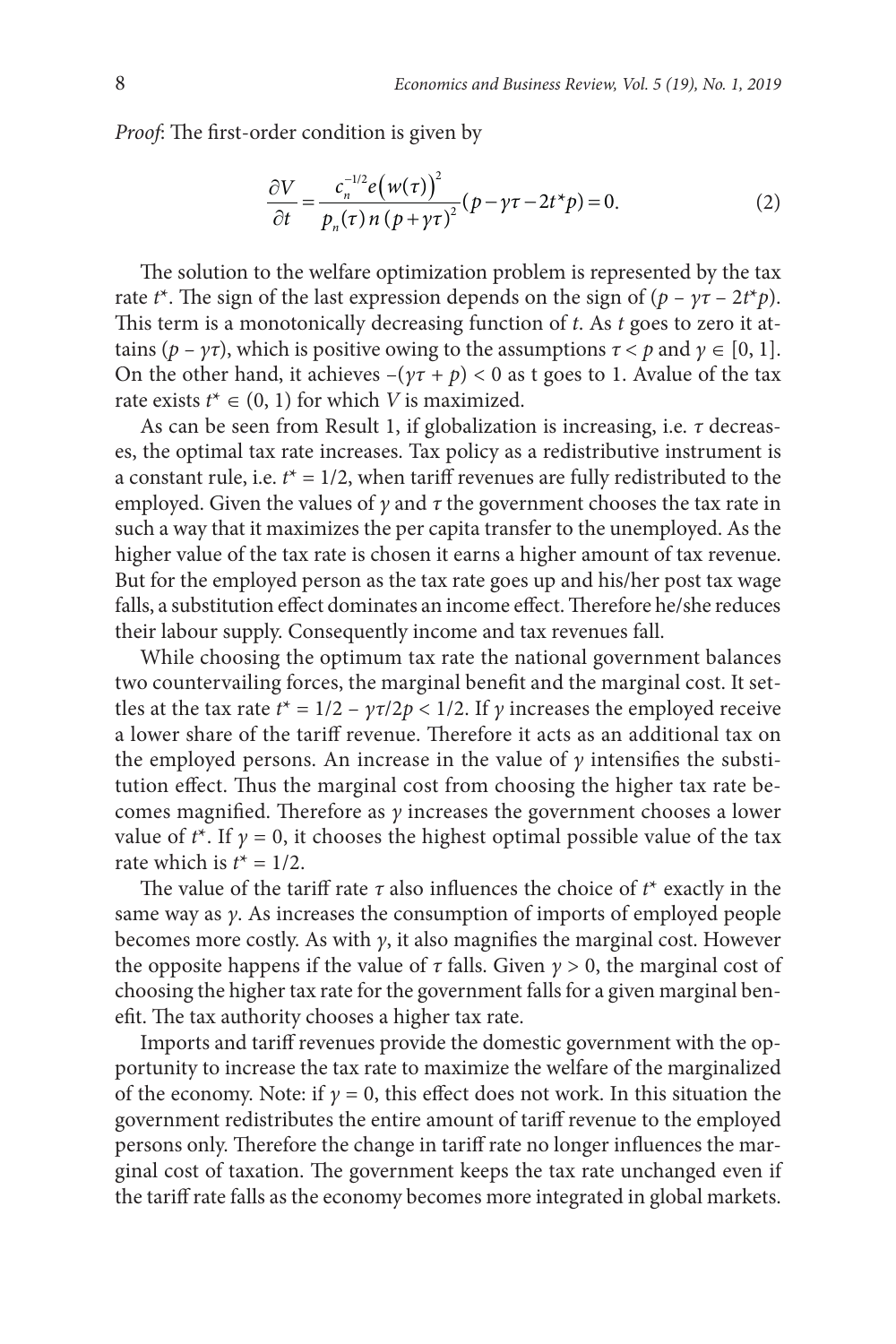#### **2.2. Relative inequalities**

Now the effect of globalization on relative income and relative consumption inequality in the economy is explored.  $R_c$  is the ratio of equilibrium consumption of both groups,  $R_c = c_e/c_n$ . Furthermore  $R_y$  is the ratio of income of the employed and unemployed in equilibrium,  $R_y = y_e/y_n$ . A higher value of  $R_c$  stands for the relative higher inequality in the economy. Similarly a higher value of *R*<sub>*x*</sub> stands for higher relative income inequality in the economy.

By substituting the value of *t\** in per capita consumption and income the equilibrium values  $R_{_{c}}$  and  $R_{_{y}}$  are obtained. The consumption ratio is

$$
R_c = \frac{n}{e} \cdot \frac{p_n(\tau)(1 - t^*)}{(t^*p + \gamma \tau)}.
$$

Similarly from the income ratio the result is

$$
R_y = \frac{n}{e} \cdot \frac{p_n(\tau)(1-t^*)(p+\tau)}{(t^*p+\gamma\tau)}.
$$

The income ratio can be rewritten as

$$
R_{y} = R_{c} (p + \tau).
$$

Now it is possible to examine how the inequalities in relative income and consumption, *R<sub>y</sub>* and *R<sub>c</sub>*, change as globalization increases, i.e. the tariff rate *τ* decreases.

**Result 2.** (Relative inequalities) (a) As globalization increases inequality in relative consumption,  $R_c$ , rises. (b) As globalization increases, relative income inequality  $R_{y}$  rises if and only if the elasticity of the non-trade commodity price *p<sub>n</sub>* with respect to the tariff rate is high, i.e.  $\epsilon > \tau/(p + \tau)$ . If the value of  $\epsilon$  is low, income inequality will decrease.

*Proof*: (a) From consumption ratio the result is

$$
\frac{\partial R_c}{\partial \tau} = \frac{n}{e} \left[ \frac{-p_n(\tau)(p + \gamma \tau)dt^* / d\tau - (1 - t^*)\gamma}{(t^* p + \gamma \tau)^2} + \frac{1 - t^*}{t^* p + \gamma \tau} \frac{dp_n}{d\tau} \right].
$$
 (3)

Note: by assumption (A.2)  $\partial p_n / \partial \tau < 0$ . If  $\gamma = 0$ , Result 1 implies  $\partial t^* / \partial \tau = 0$ . Since  $t^* \in (0, 1)$  it follows

$$
\frac{\partial R_c}{\partial \tau} = \frac{n}{e} \cdot \frac{(1 - t^*)}{t^* p} \frac{dp_n}{d\tau} < 0.
$$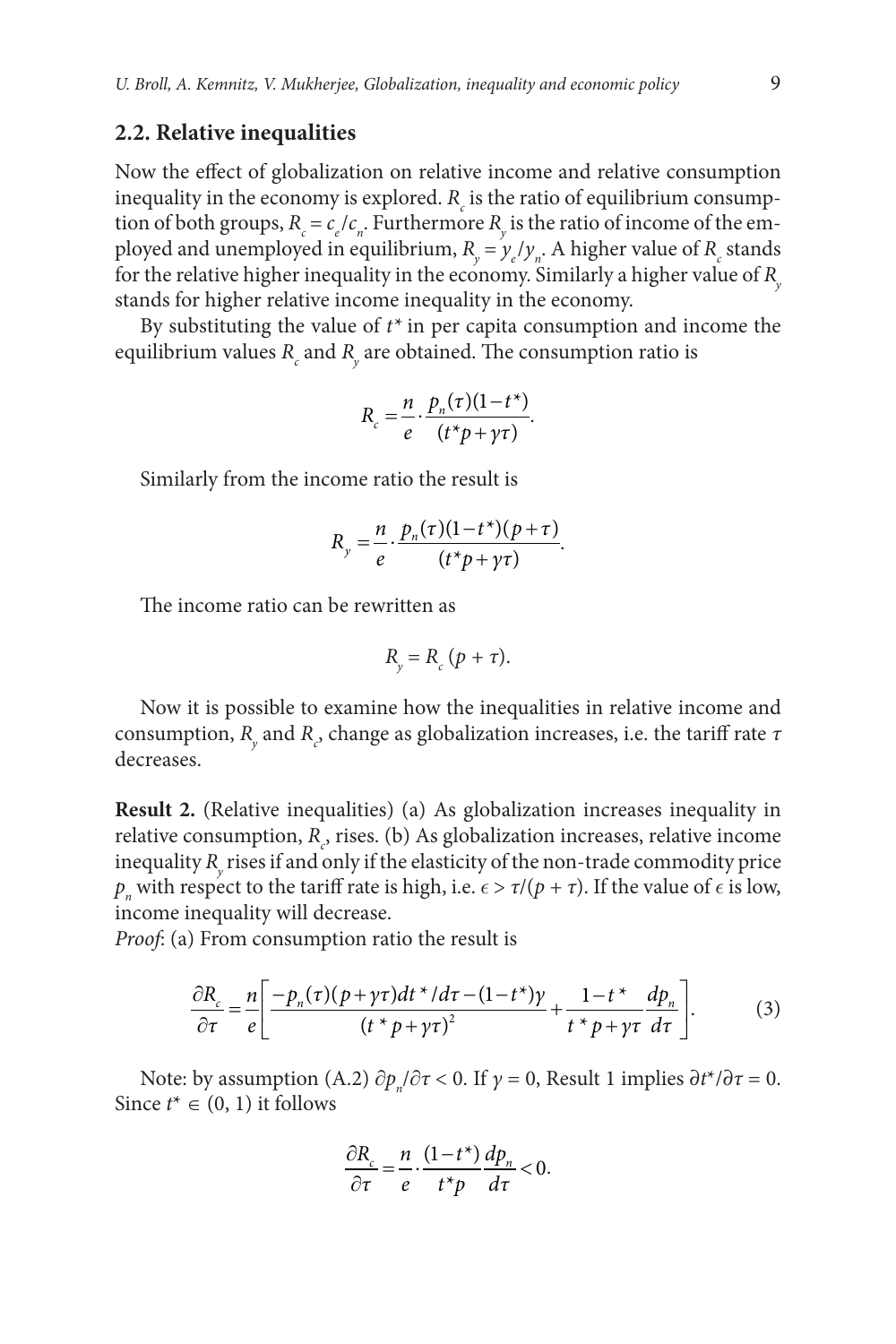If *γ* > 0, Result 1 implies ∂*t*\*/∂*τ* = –*γ*/2*p*. Substituting this value of ∂*t*\*/∂*τ* yields

$$
\frac{\partial R_c}{\partial \tau} = \frac{n}{e} \cdot \frac{(1 - t^*)}{(t^* p + \gamma \tau)} \frac{\partial p_n}{\partial \tau} < 0.
$$

The statement of the first part of the claim follows. (b) From  $R_{y} = (p + \tau)R_{c}$  one can derive

$$
\frac{\partial R_{y}}{\partial \tau} = (p + \tau) \frac{\partial R_{c}}{\partial \tau} + R_{c}.
$$
\n(4)

Substituting the value  $R_c$  of and the value of  $\partial R_c/\partial \tau$  the result is

$$
\frac{\partial R_{y}}{\partial \tau} = \frac{n}{e} \cdot \frac{(1 - t^{*})}{(t^{*} p + \gamma \tau)} \frac{(p + \tau) p_{n}}{\tau} \left( \frac{\tau}{p + \tau} - \epsilon \right).
$$

Therefore the claim of the second part of Result 2 follows.

Inspection of Result 2 leads to the following claim. As the economy is more globalized, induced by an exogenous reduction in the tariff rate and an induced increase in international trade, the relative consumption inequality within the economy rises even if the government focuses exclusively on the maximization of the welfare of the marginalized. However it also shows that depending on the elasticity of the non-traded commodity price with respect to the tariff rate, as the economy is more globalized, it may well be the case that the relative income inequality within the economy falls. As a consequence of more globalization, which means a decrease in the value of  $\tau$ , if the price of the non-traded commodity which is consumed by the unemployed only does not rise too much, i.e. if the value of the price elasticity is fairly low, then Result 2 predicts a fall in income inequality. This observationis noted separately.

**Corollary.** Assume a small open economy. A welfare programme for marginalized people in the economy cannot fully compensate for the loss in utility suffered by an increase in globalization.

### **Conclusions**

Has globalization led to a greater inequality or less inequality between nations and within nations? Empirical economic research confirms that income inequality has widened in both rich and poor countries over recent decades at different speeds. For example European economic integration has led to a narrowing of equality of income across countries, but an increase in inequality within countries.